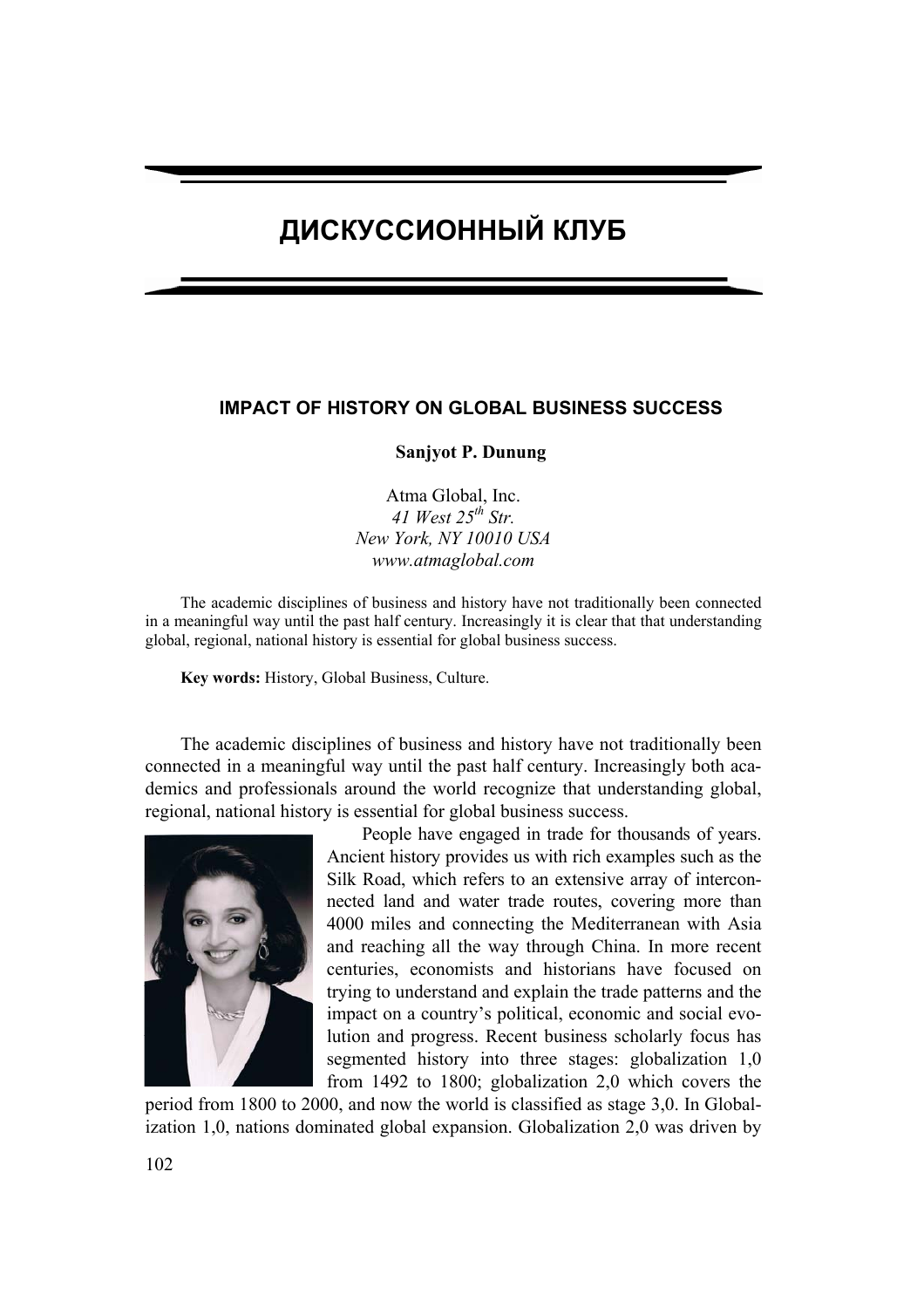the ascension of multinational companies, which pushed global development. And, today, globalization 3,0 is being driven by technology.

It's simplistic to think that trade is just about business interests in each country – global trade is much more. There's a convergence and at times, a conflict of the interests of the different stakeholders – from businesses, to governments, to local citizens. In recent years, advancements in technology, a renewed enthusiasm for entrepreneurship, and a global sentiment tilting towards free trade have further connected people, businesses and markets – all flatteners that are helping to expand global trade and investment. An essential part of international business is understanding the history of international trade and what has motivated countries to encourage or discourage trade within their borders. Companies react to these incentives and regulations as they evaluate which countries to do business with and in invest in.

As more businesses seek to do operate outside of their home country, they find themselves facing different cultures and business environments. Whether a firm is doing business in Europe, the Far East, North America, or any of the other major regions, understanding modern history at all levels is essential for business success.

When businesses explore new markets, they need to assess how a country's political system impacts the economy as well as the particular firm and industry. Businesses need to assess the historical evolution of local policies, rules, and regulations and how these will affect their business for the future. Depending on how long a company expects to operate in a country and how easy it is for them to enter and exit, a firm may also need to assess the country's political risk and stability – all of which requires an understanding of the country's history – politically, economically, legally, and culturally.

History has a deep impact on the evolution of the local culture – understanding this evolution is essential for doing business in any country. Most people hear about culture and business and immediately think that it's just about a protocol, a list of do's and don'ts by country. Don't show the sole of your foot in Saudi Arabia. Know how to bow in Japan. While these are certainly true, they are just a tiny tip of the iceberg. We often underestimate how critical local culture, values, and customs can be in the business environment. Many people assume, usually incorrectly, that business is the same everywhere. Culture, and its evolution over time, does matter, and more and more people are realizing its impact on their business interactions. Culture affects all aspect of business – from entering new marketing, to hiring and managing local staff, to sales and marketing, manufacturing and distribution.

Culture really refers in the broadest sense to how and why people think and function. It encompass impact everything. How people eat, play, dress, work, think, interact, and communicate. Everything a group of people does in essence has been shaped by the cultures in which they are raised and influenced by. Similarly, other people, usually in another country, are also shaped by their cultural influences. These cultural influences impact how people think and communicate.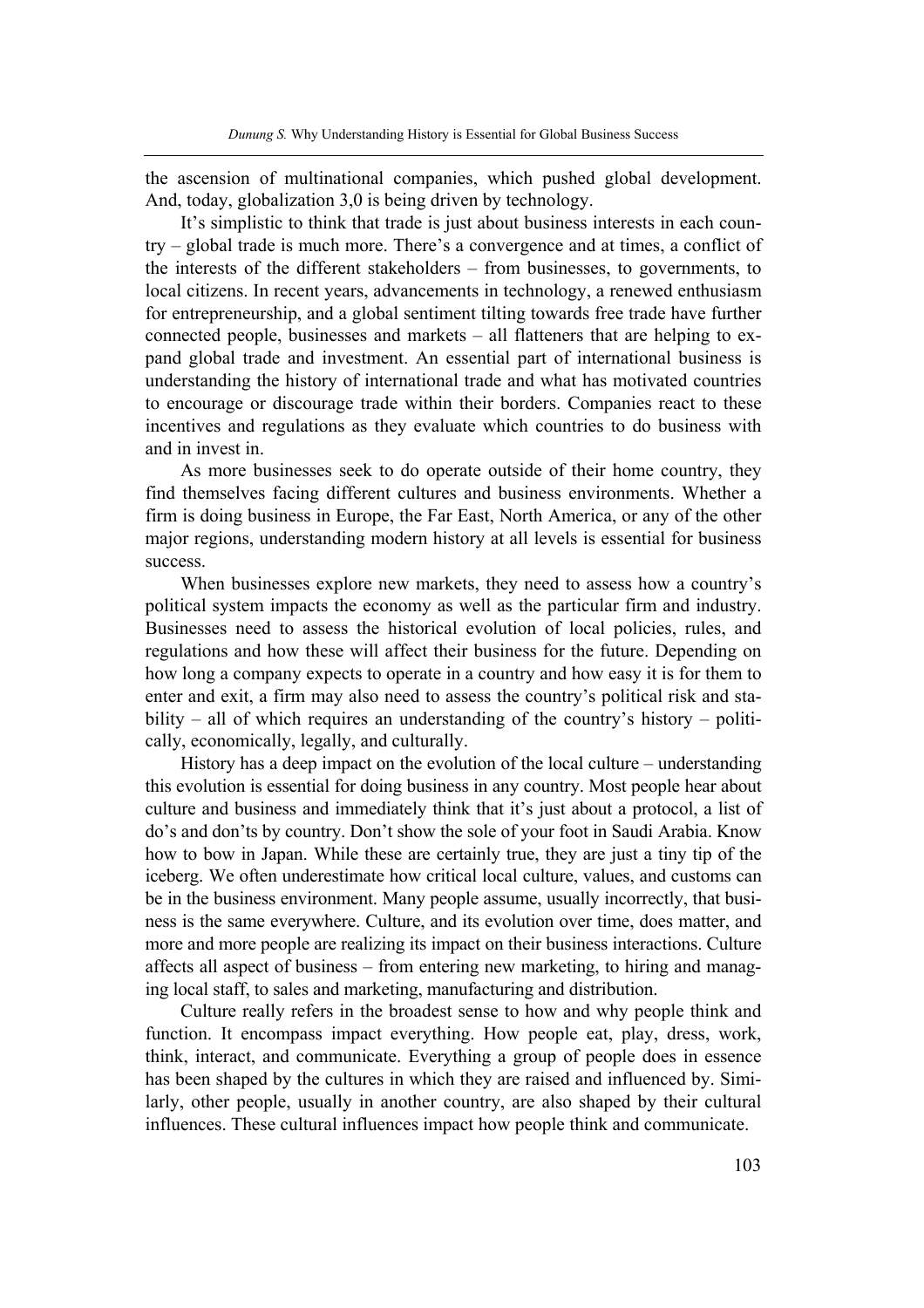Before we can dig deep into understand the impact of culture on business, we need to determine what exactly do we mean by culture?

The study of modern cross cultural analysis incorporates the fields of anthropology, sociology, history, psychology and communication. The intersection of culture and business is a new and evolving field and, it's not a static understanding, but continuously evolving and requires an accurate interpretation of history on these fields.

Culture in today's context is different than the traditional more singular definition, used particularly in western languages, where the word implied refinement or civilization. In the context discussed in this article, culture *is the beliefs, values, mind-set and practices of a specific group of people.* It includes the behavior pattern and norms of a specific group – the rules, assumptions and perceptions, the logic and reasoning that is specific to a group.

Culture is really the collective programming of a mind from birth. It's this collective programming that distinguishes one group of people from another. Culture awareness most commonly refers to having an understanding of another culture's values and perspective. It's important to understand that this does not mean automatic acceptance. It simply means understanding another culture's mindset and what about their history, economy, and society has impacted how people think. When talking about culture in this context, it is important to clarify that there really are no rights or wrongs – people's value systems and reasonings are based on the teachings and experiences of their culture. Rights and wrongs then really become perceptions. Most importantly, these perceptions change over time – increasing the importance of understanding history to be able to accurately interpret these values and perceptions.

There are a number of factors that constitute a culture: manners, mind-set, rituals, laws, ideas, and language, to name a few. To truly understand culture, a person needs to go beyond basic protocol and focus in-depth on understanding why people act and think as they do, what historical political, social and economic factors have impacted their mind-set and how it has been influenced over time.

When trying to understand how cultures evolve, people look at the factors that help to determine cultures and their values. In general, a value is defined as something that a person or group of people prefer over something else – whether it's a behavior or a tangible item. Values are usually acquired early in life and are usually nonrational, although most people perceive their own values as rational. Values are the key building blocks of cultural orientation and evolve slowly over the course of time.

Human nature is such that people see the world through their cultural shades. Tucked in between the lines of a person's cultural perspective is an unconscious bias that inhibits them from viewing other cultures objectively. Judgments of people from other cultures will always be colored by the frame of reference which has been taught.

Cultural values have over time impacted business. Each professional, regardless of their origin, is influenced by the values, social programming, and experiences since their childhood. These collective factors impact how a person per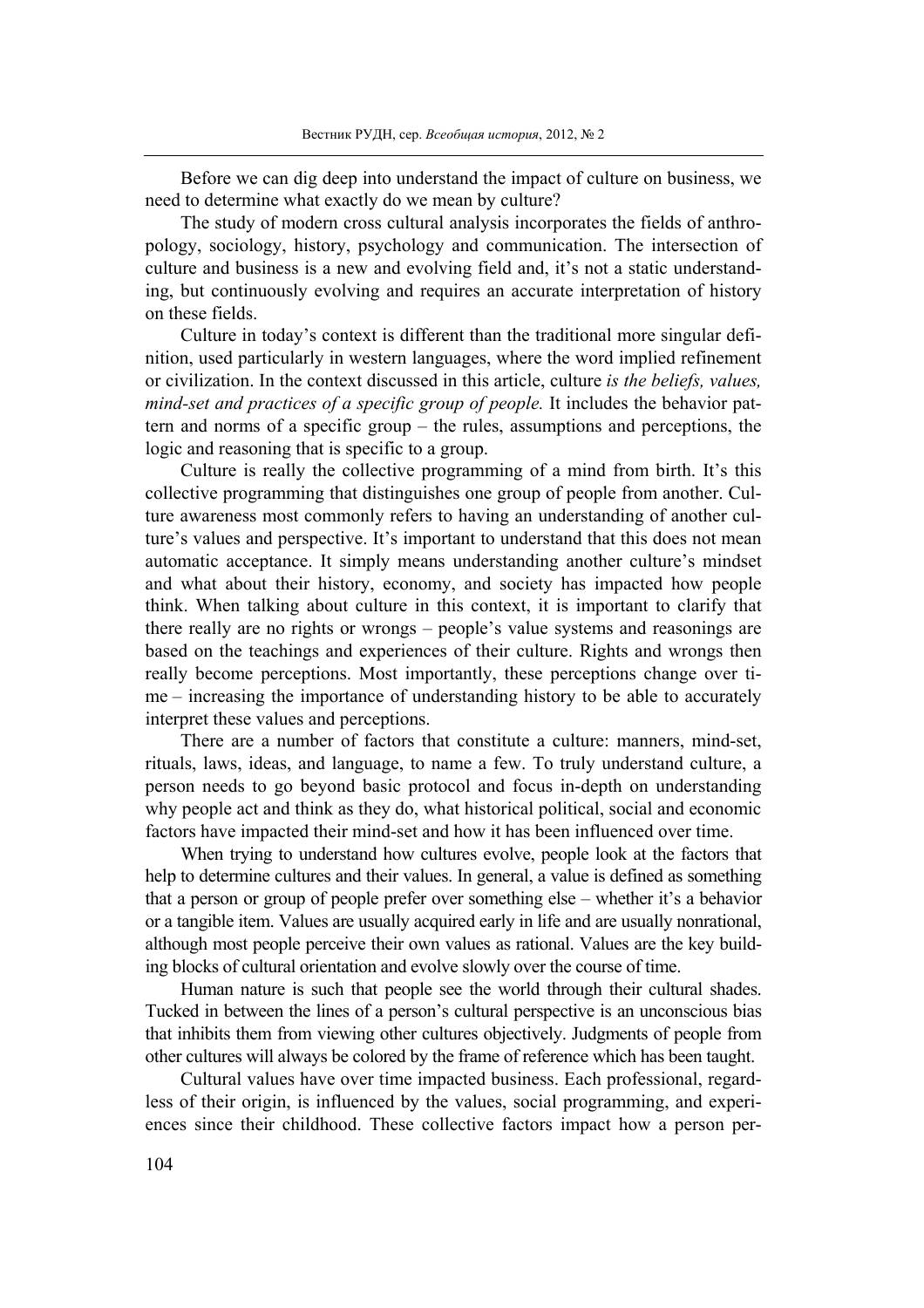ceives an issue and the related correct or incorrect behavior. For some cultures, the evolution of international business and their culture sometimes creates a conflict such as in the area of gift giving. Long an established form of relationship development in all business conducted in Asia, the Arab World and Africa, it was clear to many that the type and value of the gifts were getting out of hand and tipping into the category of outright bribery. In the past two decades, many countries have placed limits on the types and value of gifts while simultaneously banning bribery in any form. Yet, despite laws and regulation, there is still a lack of clarity of business practice. Changing the cultural practices of gift giving is an evolving process and will take time and government attentiveness as well as more transparency.

Culture and historical traditions can also impact how people see the role of one another in workplace. For example, gender issues are at times impacted by local perceptions of women in the country and its workplaces – another evolving set of values.

Just as we look to history to understand political, technical or social changes, so too for changes in thinking and philosophy. There's a history to how thinking has evolved over time. What may have been acceptable or unacceptable just a hundred years ago, may be very different – from how we present ourselves, act and interact, to our customs, values and beliefs. Businesses then seek to understand these cultural values and perceptions – and how they have evolved over time.

Given the prevalence of western influenced thought and philosophy over the world in the last few centuries, many would say that global business has been heavily influenced by the current mode of thinking that began with the reformation and post-enlightenment values, affecting equality and individual rights. The prevailing corporate values, including those of institutional and individual equality; the right of every employee to work hard and reap the rewards, financial and nonfinancial; corporate social responsibility, as well as the application of science and reason to all management and operational processes have their roots in these historical periods of thought. Global firms have come to accept that all people in any country, of any background are equal and should have equal opportunity. Companies incorporate this principle in their employment, management and operational guidelines, and yet, enforcing it in global operations can be both tricky and inconsistent.

Most importantly, firms recognize that cultures and values are not static entities. Around the world, values and cultures are evolving from generation to generation as people are influenced by things outside of their culture. In modern times, media and technology have probably single-handedly impacted cultures the most in the shortest time period – giving people around the world instant glimpses into other cultures, for better or for worse.

**What Kinds of Culture Are There?** When businesses seek to understand a culture (and historical traditions), they need to first define the type of culture they are targeting. Precisely where a culture begins and ends can be murky. Some cul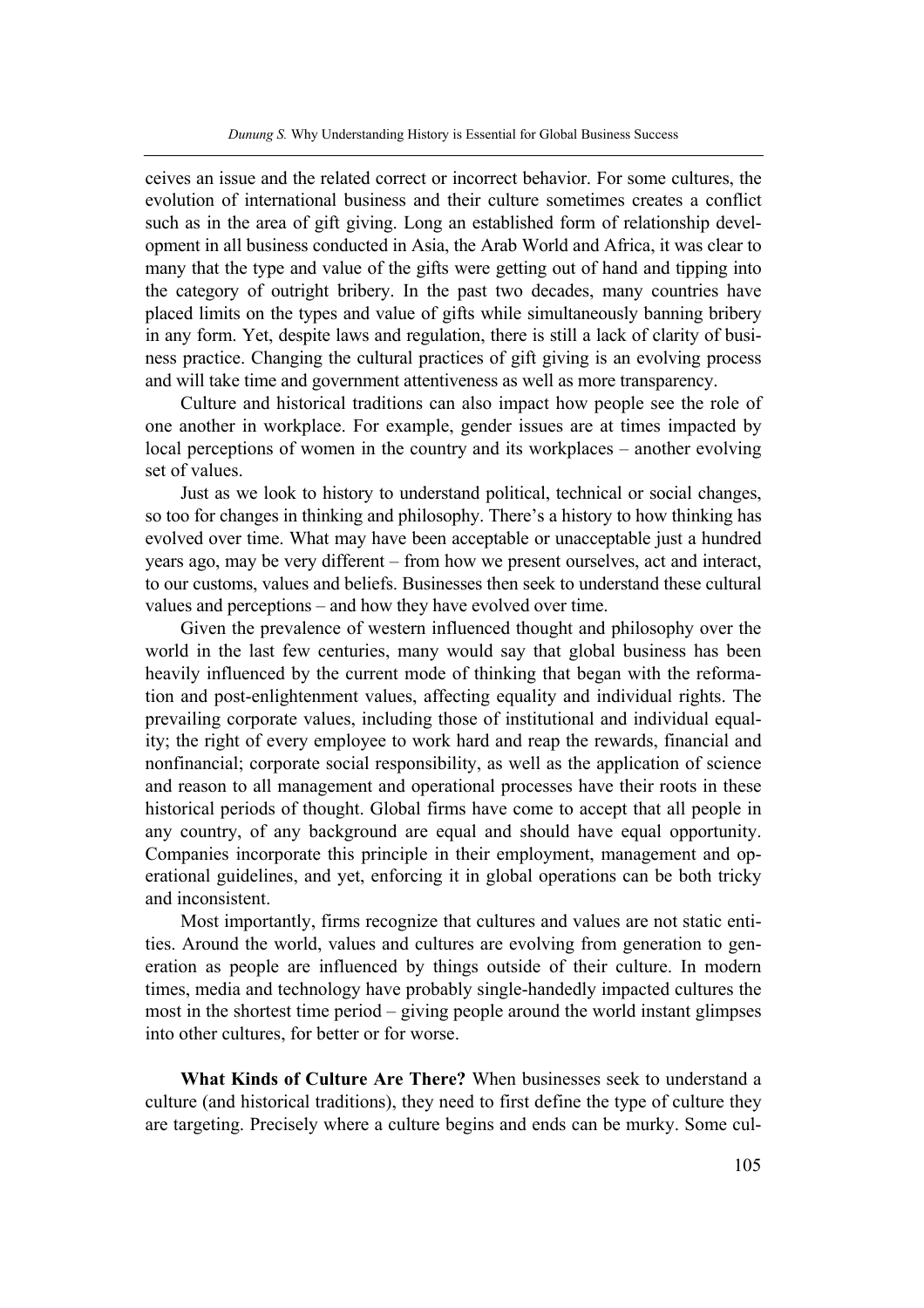tures fall within geographic boundaries; others, of course, overlap. And cultures within one border can turn up within other geographic boundaries looking dramatically different or pretty much the same. For example, Indians in India may communicate and interact differently from those who have been living outside of their home country for a few years.

Historical, political and economic philosophies impact the way people's values are shaped. Formed by education, religion, or social structure, a person's cultural base of reference impacts our business interactions in critical ways. We often think that cultures are defined by the country or nation, but that can be misleading as there are different cultural groups, including national, subcultures which include gender, ethnicity, religion, generation, and even socio-economic class; and groups or organizations, including workplace.

Within cross-cultural analysis, the Dutch social scientist, Geert Hofstede dominates our current understanding of culture and its impact on business. Hofstede's original analysis of cultural was initiated in the early 1970s when he conducted a large research project into national culture differences across the subsidiaries in 64 countries of the American multinational company, IBM. Later studies by other social scientists validated Hofstede's findings that there are five major dimensions of how cultures differ.

1. Power Distance – which references to how openly a society or culture accepts or does not accept differences between people as in hierarchies in the workplace, in politics, etc.

2. Individualism – refers to people's tendency to take care of themselves and their immediate circle of family and friends, perhaps at the expense of the overall society. This is in contrast to collectivist societies, where concern for the group is paramount.

3. Masculinity – refers to how a culture ranks on traditionally perceived «masculine» values-like assertiveness, materialism and less concern for others. In contrast, feminine cultures are thought to emphasize «feminine» values like concern for all, quality of life and for relationships. In feminine-oriented cultures, both genders swap roles, with the accent on quality of life, service, and independence.

4. Uncertainty Avoidance – this refers to how much uncertainty a society or culture is willing to accept. It can also be considered an indication of the risk propensity of people from a specific culture. People who have a high uncertainty avoidance generally prefer to steer clear of conflict and competition. They tend to appreciate very clear instructions and need sharply defined rules and rituals are used to get tasks completed. Stability and the known are preferred to the unknown. Company cultures in these countries may show a preference for low-risk decisions and employees are less willing to exhibit aggressiveness. In countries with low uncertainty avoidance, people are more willing to take on risks, companies may appear less formal and structured, and «thinking outside of the box» is valued.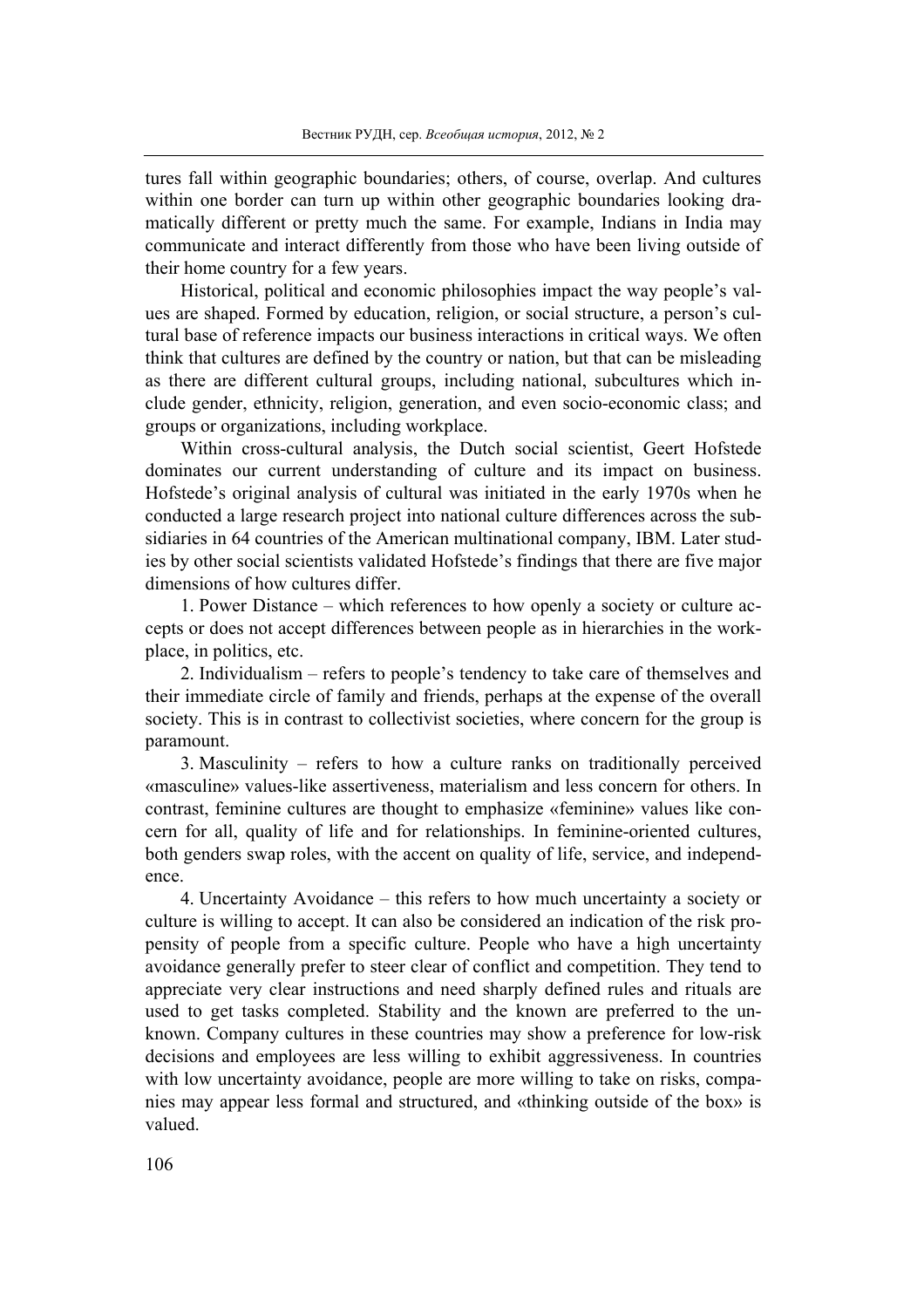5. Long-term Orientation – refers to whether a culture has a long-term or short-term orientation. It is most often used to interpret differences in Western and Eastern approaches to government, economic and industrial policy as well as the strategy of a company (1).

In practice, these five dimensions do not occur as single values, but are really woven together and are interdependent, creating very complex cultural interactions. Even though these five values are constantly shifting over time and not static, they help businesses begin to understand how and why people from different cultures may think and act. Companies use these dimensions to better understand their workforce as well as their customers in countries in which they operate. While this article is limited in the extent of analysis of each, it is clear that a detailed knowledge of a country's history is essential to interpret the evolution of these dimensions and their impact on how business is conducted in each culture.

As firms look at different markets around the world, they conduct their business analysis at different levels, from the macro (national) to the micro (workforce or customer target market).

*National.* A national culture is as it sounds defined by its geographic and political boundaries and includes even regional cultures within a nation as well as among several neighboring countries. What is important with regards to nations is that boundaries have changed throughout history. These changes in what territory and which ethnic groups make up a country as well as the name of the country impacts the culture of each country.

In the past century alone, the world has seen many changes as new nations emerged from the dismantling of the British and Dutch Empire at the turn of the 1900s. While it's easy, more than sixty years later, to forget that the British ran India for two hundred years as did the Dutch in Indonesia, what is more clear is the impact of the British and Dutch on the respective bureaucracies and business and legal environments. The Brits and the Dutch were well known for establishing large government bureaucracies in the countries they controlled. For example, unlike the British colonial rulers in India, the Dutch did little to develop Indonesia's infrastructure, civil service, or educational system. The Brits, on the other hand, tended to incorporate locals into administrative positions thereby establishing a strong and well educated Indian bureaucracy. Even though many businesspeople today complain that this Indian bureaucracy is too slow and focused on rules and regulations, the government infrastructure and English-language education system laid out by the Brits helped position India for its emergence as a strong hi-tech economy.

Even within a national culture, there are often distinct regional cultures – the US is an example of diverse and distinct cultures all living within the same physical borders. In the US, there's a national culture embodied in the symbolic concept of all – American, but there are also other cultures based on different regions – the south, southwest, west coast, east coast, northeast, mid-Atlantic, and midwest.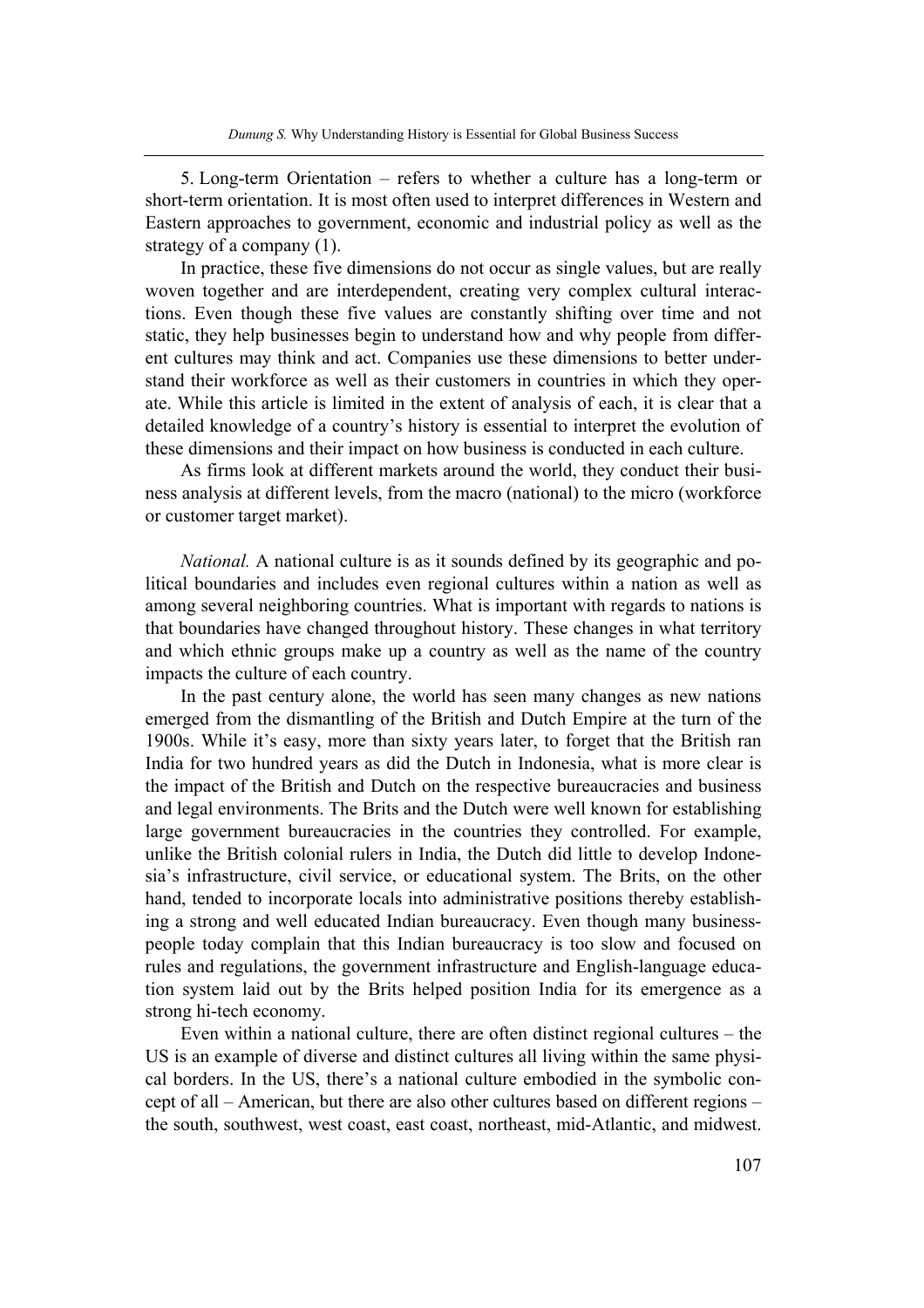Knowing the history of each of these regions is essential for understanding how to effectively operate in these environments.

*Subcultures.* There are also many groups defined by either ethnicity, gender, generation, religion or other characteristics that also have developed cultures that are unique to them. For example, the ethnic Chinese business community has a distinctive culture even though it may include Chinese in several countries. This is particularly evident throughout Asia, as many often refer to them as a single business community. The overseas Chinese business community tends to support one another and forge business bonds despite whether they are from Indonesia, Malaysia, Singapore, and other ASEAN (Association of Southeast Asian Nations) countries. This group is perceived differently than Chinese from mainland China or Taiwan. Their common experience throughout modern history as being a minority ethnic community with strong business interests has led to a shared understanding of how to quietly operate large businesses in countries where they are the ethnic minority. Just as in mainland China, *guanxi*, or connections are essential to admission into this overseas Chinese business network. But once in the network, they tend to prefer doing business with one another and offer preferential pricing and other business services. Non-Chinese businesses recognize the need to understand the history of overseas Chinese firms in order to successfully work with them.

*Group or Organizational.* Every organization has its own culture and by that understanding, every company has its own workplace culture. This is referred to as organizational culture. This defines simple aspects such as how people dress, casual or formal; to how they perceive and value employees; and, how they make decisions, as a group or by manager alone. In recent times, understanding the level of entrepreneurial culture in a company helps understand if a company can encourage people to think creatively and respond to new ideas fairly quickly without a long internal approval process. One of the issues managers often have to consider when operating with colleagues, employees, or customers in other countries is how the local country culture will blend or contrast with the company culture.

For example, Apple, Google, and Microsoft all have distinct cultures which are influenced both by their industries and the types of high-tech employees that they hire as well as personalities of their founders. When each of these hi-tech firms operates in a local country, they have to assess how new employees will fit their respective corporate cultures, which usually emphasizes creativity, innovation, teamwork balanced with individual accomplishment as well as a strict and keen sense of privacy. Their global employees may appear relaxed in casual work clothes, but underneath there is often a fierce competitiveness. So how do these companies effectively hire and manage in countries, like Japan, where traditionally throughout history, team work and following rules are more important than seeking new ways of doing things? This is an ongoing challenge that human re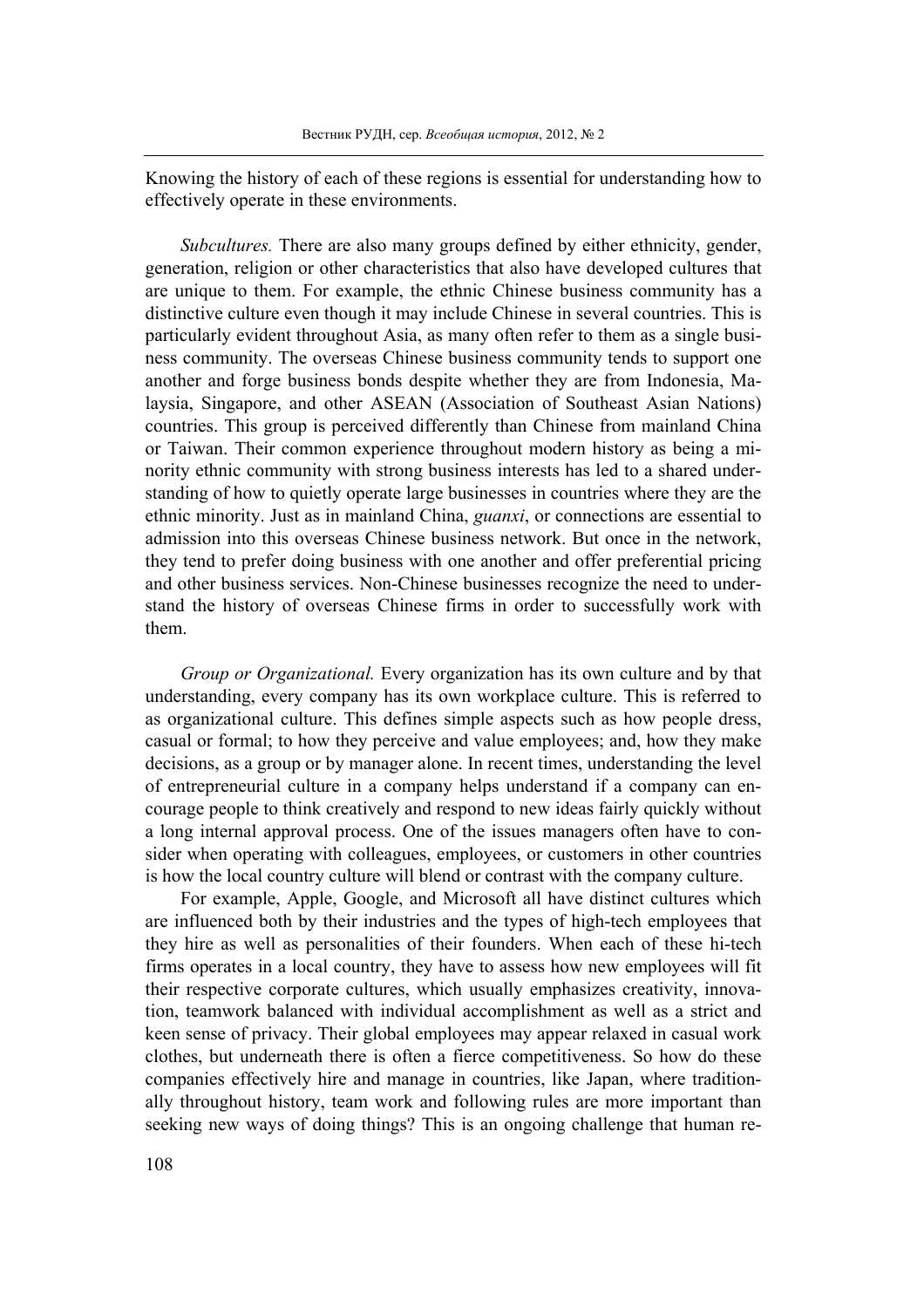source (HR) departments continuously seek to address. Knowing the recent history of a country or culture helps managers determine the best policies and programs to develop their workforce.

**Impact on Business.** Often professionals err when they think that in today's shrinking world, cultural differences no longer pertain. People mistakenly assume that just because people dress alike and even sound similar in their choice of words in a business setting, that they think alike. Even in today's global world, there are wide cultural differences and these heavily impact how people do business. Historical traditions and culture impacts many things in business. The following are just a few:

- the pace of business;
- business protocol how to physically and verbally meet and interact;
- decision making and negotiating;
- managing employees and projects;
- propensity for risk taking;
- marketing, sales, distribution.

There are still many people around the world who think that business is just about core business principles and making money. Issues like culture don't really matter. They do and in many ways. Even though people are focused on the bottom line, people do business with people they like, trust, and understand – all impacted by culture. It is critical for businesses to understand the history and politics of any country or region in which they operate. Whether dealing with workers or customers, firms recognize that it is important to remember that each person, the worker or the customer, considers his or her «sphere» or «world» the most important and that it forms the basis of his or her individual perspective. It is easy to forget that cultures are shaped by decades and centuries of experience and that ignoring cultural differences puts firms at a disadvantage.

How cultural factors impact business is extensive. Culture impacts how employees are best managed based on their values and priorities. When dealing with people from another culture, professionals may find that their business practices, communication, and management styles are different from what they are accustomed to. Understanding the culture of the people with whom you are dealing is key to successful business interactions as well as to accomplishing business objectives.

A country's recent history can affect a company's analysis and decision on how best to enter or reenter a new market. In the early 1990s, executives at Coca-Cola had to understand the political and economic history of India, which a decade earlier in the 1970s had led to Coke's departure from the country. With this historical knowledge in place, the company could successful plot its reentry strategy in the early 1990s. Coke had to understand Indians historical preference for self-reliance was rooted in its Gandhian influence. This example illustrates just one of many scenarios of global companies and countries around the world eager to find themselves one or more profitable and enduring «dance partners».